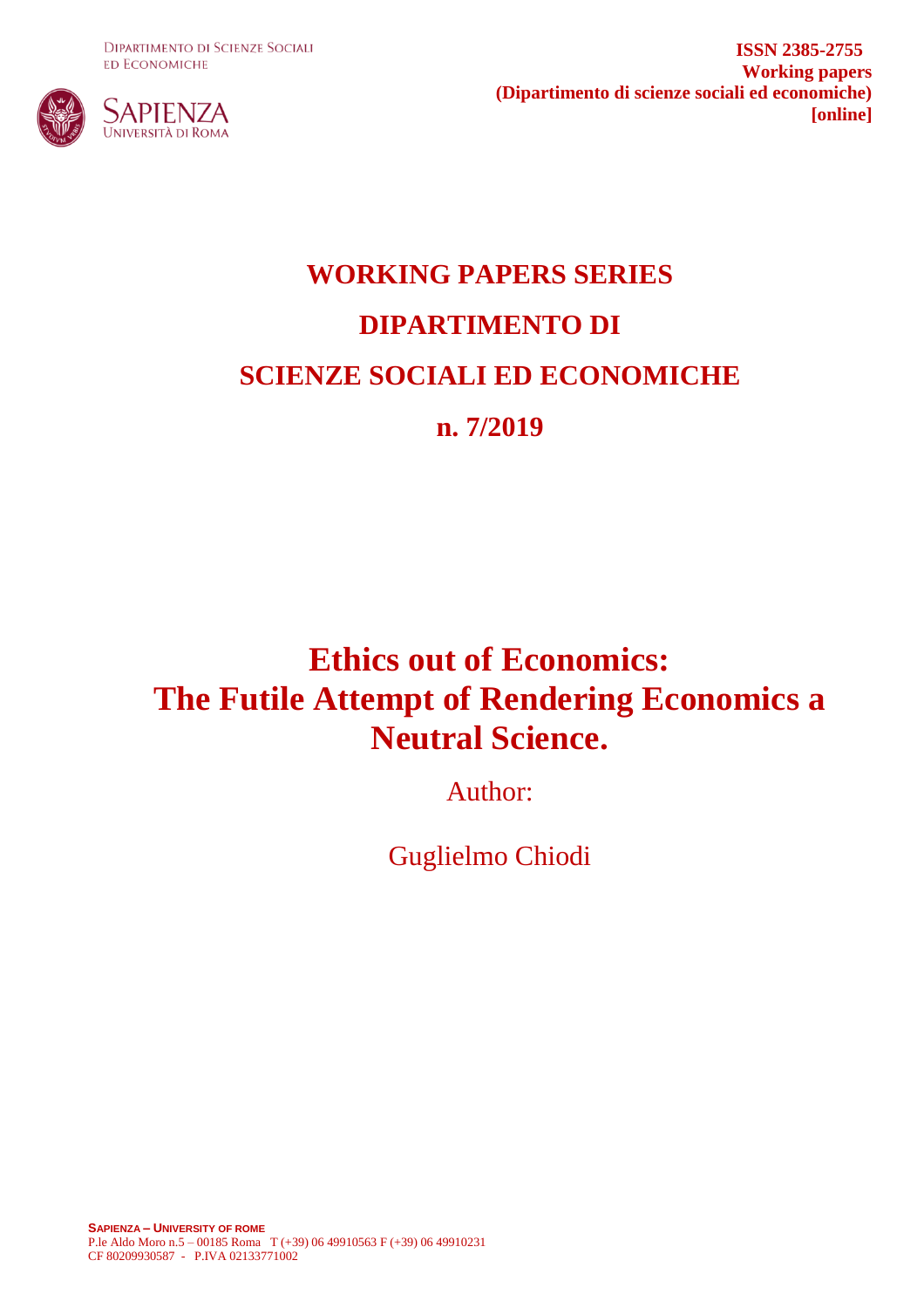## *Ethics out of Economics: The Futile Attempt of Rendering Economics a Neutral Science*

## by *Guglielmo Chiodi*\*

## Abstract

Over the last century, and several times until recently, mainstream economics has been criticized from different viewpoints. Most of the critiques highlighted the weakness of its methodological and logical structure, not to mention its inadequate capacity of tackling with the new problems posed by globalization.

However, mainstream economics has always shown itself strong enough as to stand up victoriously most of the times, notwithstanding those critiques, which quite often turned out to be even devastating from the logical point of view.

The object of my report will be mainly focused on highlighting one of the most important reason for which mainstream economics should be considered altogether *inadequate* for tackling with many problems of the real world. And that reason essentially lies in the very fact that mainstream economics has since long put any *ethical aspect completely outside* its basic framework.

One the most important consequences of that operation has been that of rendering economic theory perilously free of any value-judgment and therefore uncontaminated by any possible social and political change in society, even by the most significant ones.

The report will then briefly reconstruct the most significant steps through which that process was accomplished, by bringing about, at the same time, the severe drawbacks of that futile attempt of rendering economics *neutral* in its analysis and its policy prescriptions.

June 2019.

\_\_\_\_\_\_\_\_\_\_\_\_\_\_\_\_\_\_\_\_\_\_\_

Keywords: Ethics, Classical Political Economy, Orthodox Economic Theory, Robbins, Sraffa JEL Classification: A11, A12, A13, B1, B2, B5

Forthcoming in *Problems of Political Economy* (in Russian).

<sup>\*</sup> Sapienza Università di Roma, <guglielmo.chiodi@uniroma1.it>

Paper presented at the 4th International Economic Congress, Moscow, May 15th-16th, 2019 and at the Conference *Economia, Etica e Finanza*, Sapienza Università di Roma, May 27th-28th, 2019.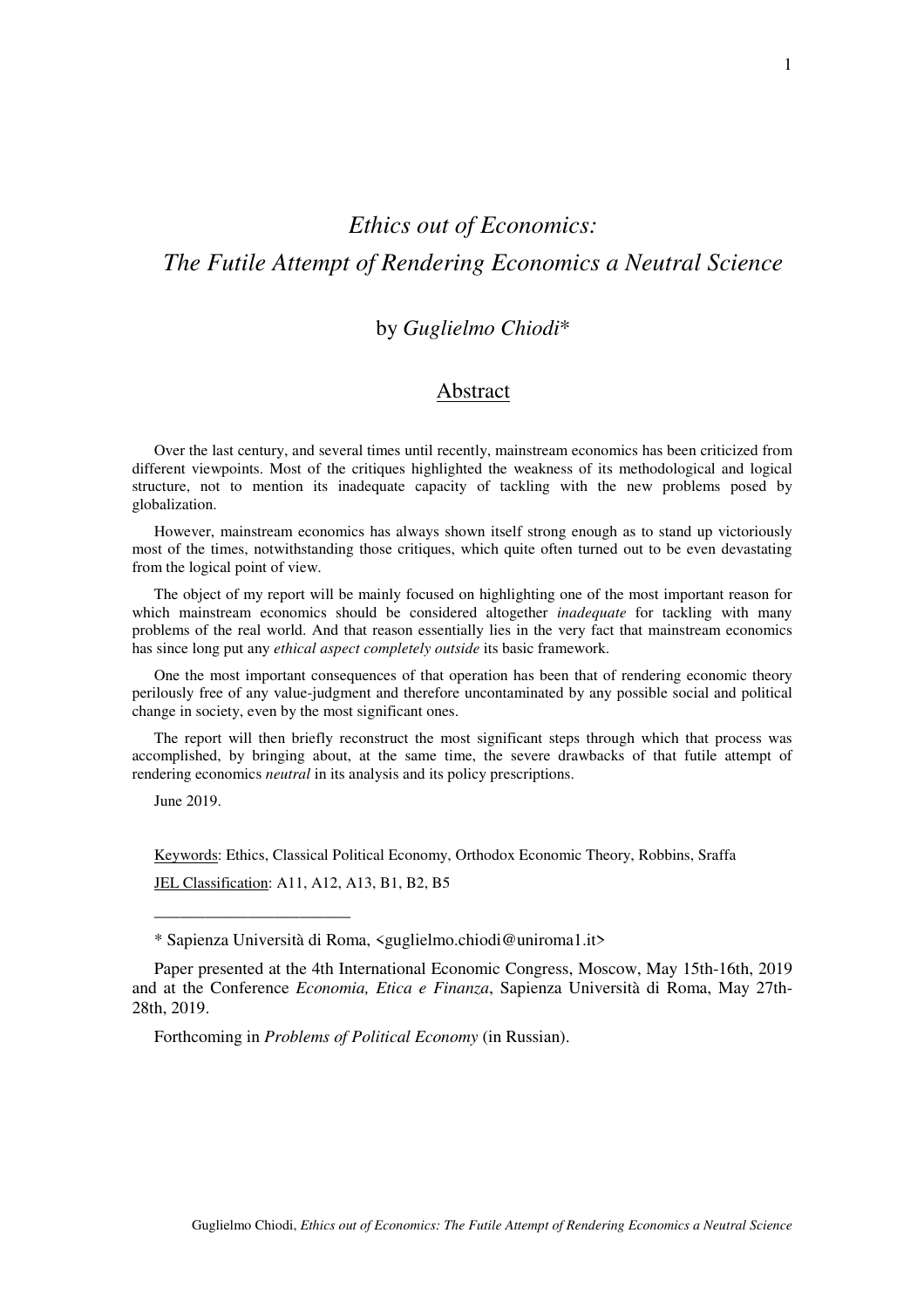## *Ethics out of Economics:*

## *The Futile Attempt of Rendering Economics a Neutral Science*

## by *Guglielmo Chiodi*

#### 1.

The aim of this paper is to illustrate one of the reasons of the *inadequacy* of the orthodox economic thought to tackle with the main problems of the time, especially with those caused by some exceptional events occurred in Western countries like, for example, the 2007-2008 financial crisis and the continuing changing process of globalization tacking place all over the world in recent decades.

To pursue the above aim, there are obviously several key-readings available and different paths to follow. What will be done in the present paper, however, will be that of inquiring into the *motivations* which seem ultimately responsible in having put *ethics* definitely *outside* the orthodox economic thought (which, in the present context, will equivalently and alternatively be taken to coincide with the market-centered paradigm of neo-liberalism).

To the effect of rendering the exposition as clear as possible, it will be necessary to single out some crucial stages through which the ethical problem has been dealt with in the development of the economic thought.

The refined task of putting ethics outside the orthodox economic thought had initially the strong motivation of transforming the economic discipline into a *neutral* science, that is to say, *free from any value-judgment*. In this way, it could legitimately be considered *scientific* and, as a consequence, it could be viewed on the same footing as any other proper science, like Mathematics and Physics.

The validity of considering the economic discipline a proper science, however, seems quite doubtful as well as highly disputable – as will be seen in the sequel.

It should also be noted that treating the economic discipline as a *neutral* science could have the side-effect of using the orthodox economic thought as a *subtle means of power and of social and political control of the communities* – a side-effect which seems to have gone generally unnoticed but which in the present context is retained to be of a crucial importance.

#### $\mathcal{L}$

In all the exceptional events which have occurred last century and up to date in Western countries, the orthodox economic thought has been always put under severe criticism. In all those occasions rival schools of thought have given rise to heated debates, which saw the confrontation of alternative theories and models, each one of them suggesting the most appropriate economic policy to purse in the specific circumstances considered.

The orthodox economic thought, however, has always come out victorious in the end, despite the several weak aspects of its methodological and logical structure highlighted by the various critiques.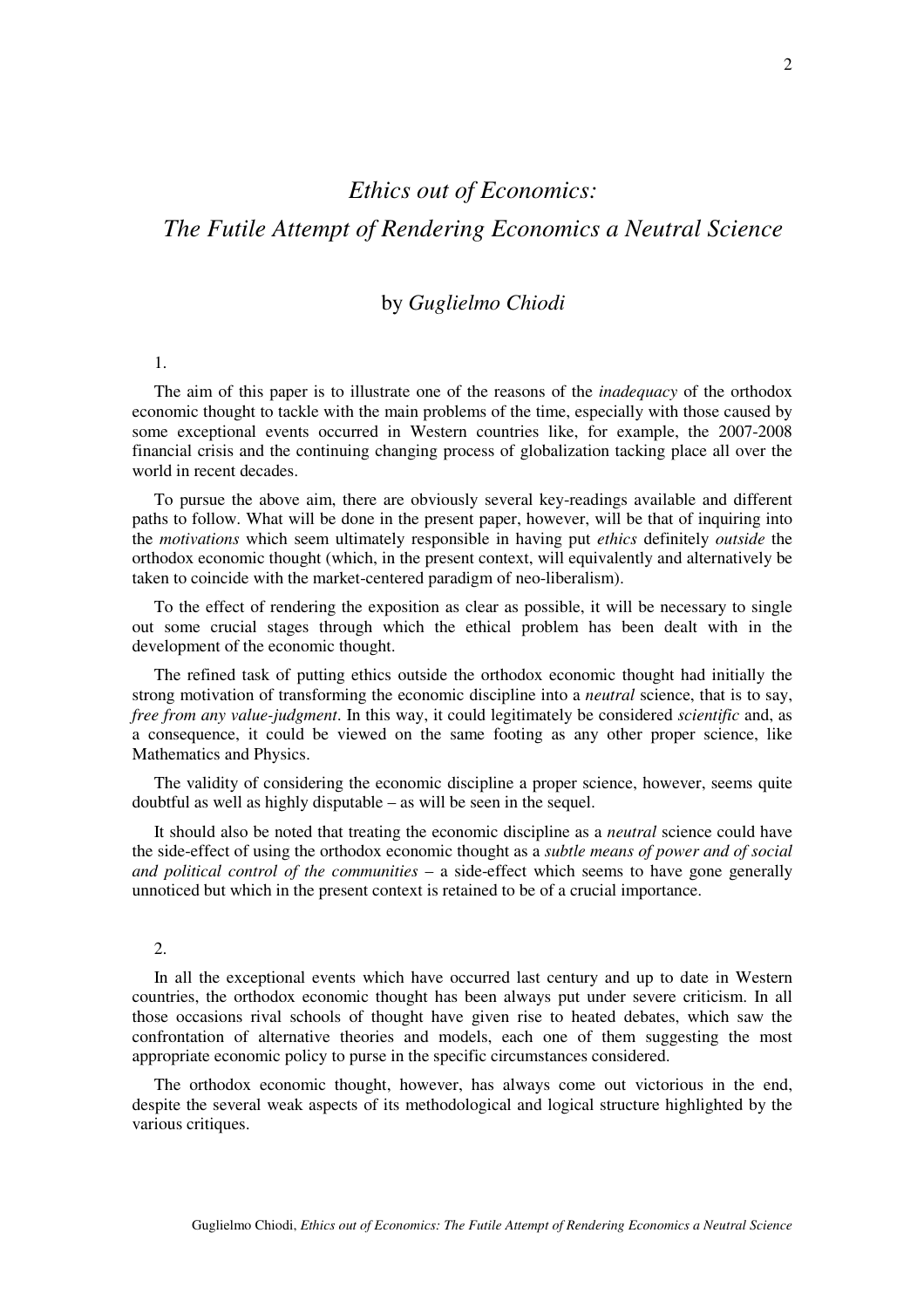It should be pointed out that in none of those occasions an explicit critique has ever been made of the orthodox economic thought as far as the *ethical* aspect is concerned.

Before analyzing the most significant steps through which the ethical problem has been dealt with in the literature, it is worth starting by two extremely important quotations by two authors, Adam Smith and Léon Walras, who can legitimately be taken to represent two *alternative* economic paradigms, the classical and the neoclassical respectively. Each quotation defines the essential characteristics which Political Economy is supposed to possess.

Adam Smith's own definition is the following:

Political economy, considered as a branch of the science of a statesman or legislator, proposes two distinct objects: first, to provide *a plentiful revenue or subsistence for the people*, or more properly to enable them to provide such a revenue or subsistence for themselves; and secondly, to supply the state or commonwealth with *a revenue sufficient for the public services*. It proposes to enrich both the people and the sovereign. Smith (1776), p. 375, italics added.

By contrast, Walras' definition of Political Economy is made in *explicit opposition* to Adam Smith's:

To provide a plentiful revenue for the people and to supply the State with a sufficient income are incontestably most worthy aims. […] But it seems to me that this is not, strictly speaking, the object of a science. Indeed the distinguishing characteristic of a science is *the complete indifference to consequences, good or bad*, with which it carries on the pursuit of pure truth. Walras (1874), p. 52, italics added.

On reading the two definitions given above, one can easily deduce how much *ethical content* was characterizing the essential pursuit of Political Economy, according to Adam Smith; whereas, on the contrary, *any ethical element* should be purposely put *outside* the realm of Political Economy, according to Walras

As a consequence, equipped with those definitions, one is in a position to better follow the subsequent development of the ethical problem in the economic discipline.

#### 3.

One can safely affirm that the perspective and vision of the society which can be deduced by Adam Smith's definition of Political Economy, let alone his own works as a whole, remained by and large the same throughout the classical period and up to Marx.

By contrast, as is well known, in the early seventies of the 19th century the works by Carl Menger (1871), William Stanley Jevons (1871), and Léon Walras (1874) produced a completely different paradigm with respect to that of the Classical economists and Karl Marx (1867). In the present context it is of course unnecessary to compare the two alternative paradigms – Chiodi (2017) and Chiodi (2018). It suffices here to note that the ethical aspect did not completely disappear from the vision of the early neoclassical economists or, more precisely, from the vision of those economists writing between the 19th and the early 20th century.

As an example of this, one can refer first to Wicksell. In his *Lectures* Vol. I, he made clear at the very beginning that:

the definition of political economy as a practical science is the theory of the manner of *satisfying human needs* which gives the greatest possible satisfaction to *society as a whole*, having regard to *future generations* as well as the present. Wicksell (1901, 1935), p. 3, italics added.

He added to that a warning footnote on the meaningless expression ʻthe greatness happiness of the greatest number, ̕ *ibidem*, and soon afterwards he better clarify that ʻto seek for the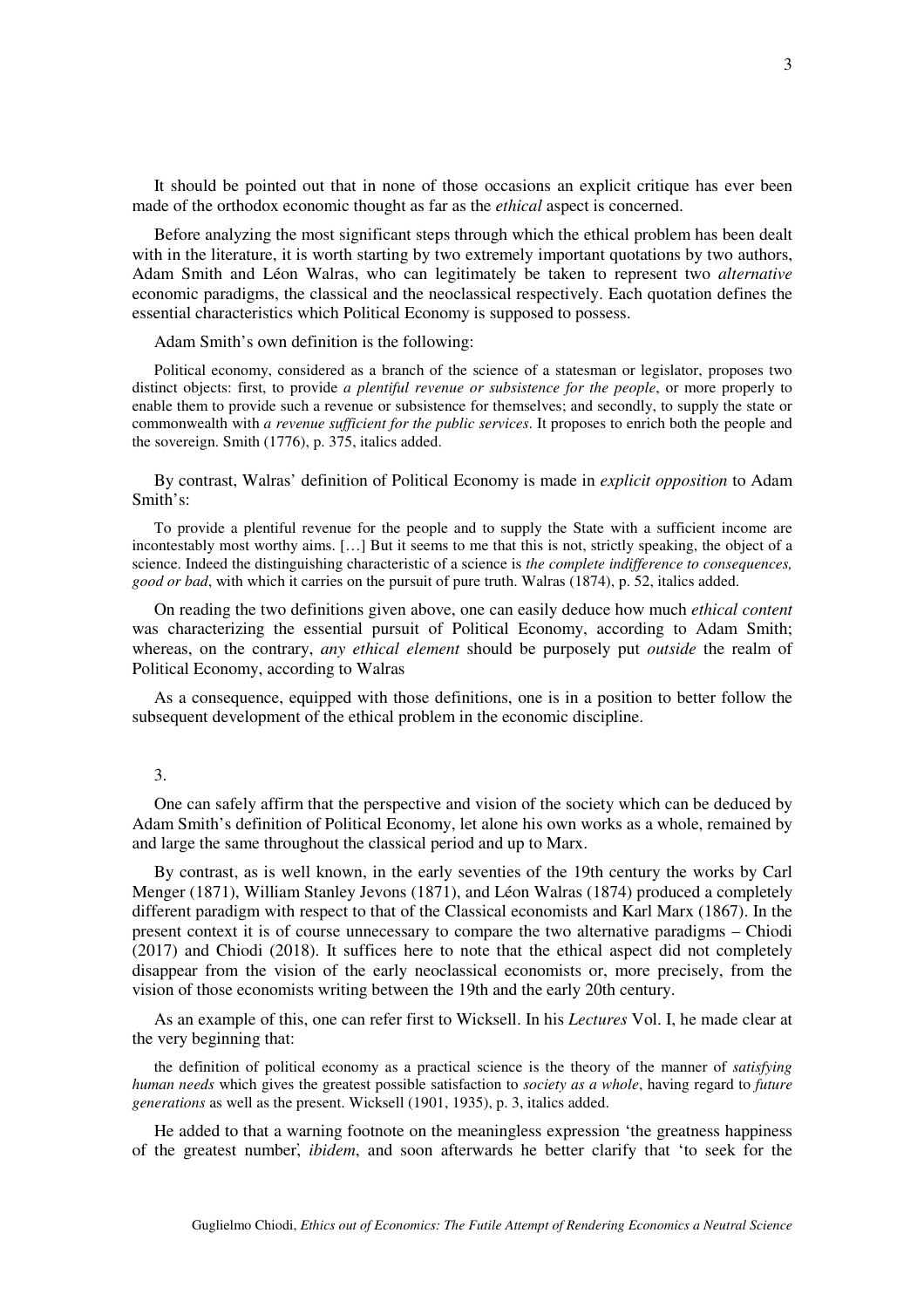conditions of the welfare of the whole, consideration for the interests of the proletariat must emerge; and from thence to the proclamation of equal rights for all is only a short step̕ , *ibidem* p. 4.

In an inaugural lecture delivered in 1904 at the University of Lund, Wicksell discussed some intricacies of the economic discipline considered as a science, and in that context he came back again to the meaning to be attributed to ʻsociety as a whole᾽, the latter to be properly intended as including all individuals ʻof whatever class of society, race, sex, language, or faith they may be᾽. Wicksell (1904), p. 66.

It is worth noting that in his *Lectures* he was also well aware of some logical difficulties characterizing the then neoclassical theoretical edifice. Moreover, Wicksell was an admirer of the Classical economists' method of investigation, especially Ricardo's, Wicksell (1904), p. 62.

The second author worth considering is Pigou. He is generally thought to belong to the group of neoclassical economists. This opinion, however, should be qualified in some detail.

In 1920 he published the first edition of his seminal book, *The Economics of Welfare*, which, as is well known, opened up new research paths into the problems of the environment. There are, however, other characteristics of that work which should deserve careful attention.

Firstly, he constantly made use of strong *ethical* concepts. Secondly, he made use of the notion of *Social Product* (National Dividend) – first noticed by Hicks (1976), pp. 12-13 – which is a typical classical notion used by Adam Smith and Ricardo and afterwards by Marx. Thirdly, he made a meticulous analysis of the effects of *income distribution* on the different classes of the society and of the *negative externalities* produced by the consumption and production activities on the welfare of people.

In the Preface to the third edition 1928 of his book, *The Economics of Welfare*, Pigou wanted to emphasize from the very outset that:

The misery and squalor that surround us, the injurious luxury of some wealthy families, the terrible uncertainty overshadowing many families of the poor – these are evils too plain to be ignored. Pigou (1920), p. vii.

The specific attention to future generations, which even today sounds not particularly widespread and popular, is also another very looking forward feature of his work:

It is a clear duty of Government, which is the trustee for unborn generations as well as for its present citizens, to watch over, and, if need be, by legislative enactment, to defend the exhaustible natural resources of the country from rash and reckless spoliation. *Ibidem*, pp. 29-30.

Lastly, a strong flavor of the Classical economists' viewpoint as regard wages pervades throughout *The Economics of Welfare*. For example, in relation to a minimum standard of real income, he writes:

It must be conceived not as a minimum of satisfaction, but as an objective minimum of conditions. [...] Thus the minimum includes some defined quantity and quality of house accommodation, of medical care, of education, of food of leisure, of the apparatus of sanitary convenience and safety where work is carried on, and so on. *Ibidem,* p. 759.

#### 4.

By far the most important work which made *explicit* the 'divorce' between *ethics* and *the economic discipline* was *An Essay on the Nature and Significance of Economic Science* by Lionel Robbins, first published in 1932. It is worth briefly recalling the general atmosphere which surrounded the early thirties of last century.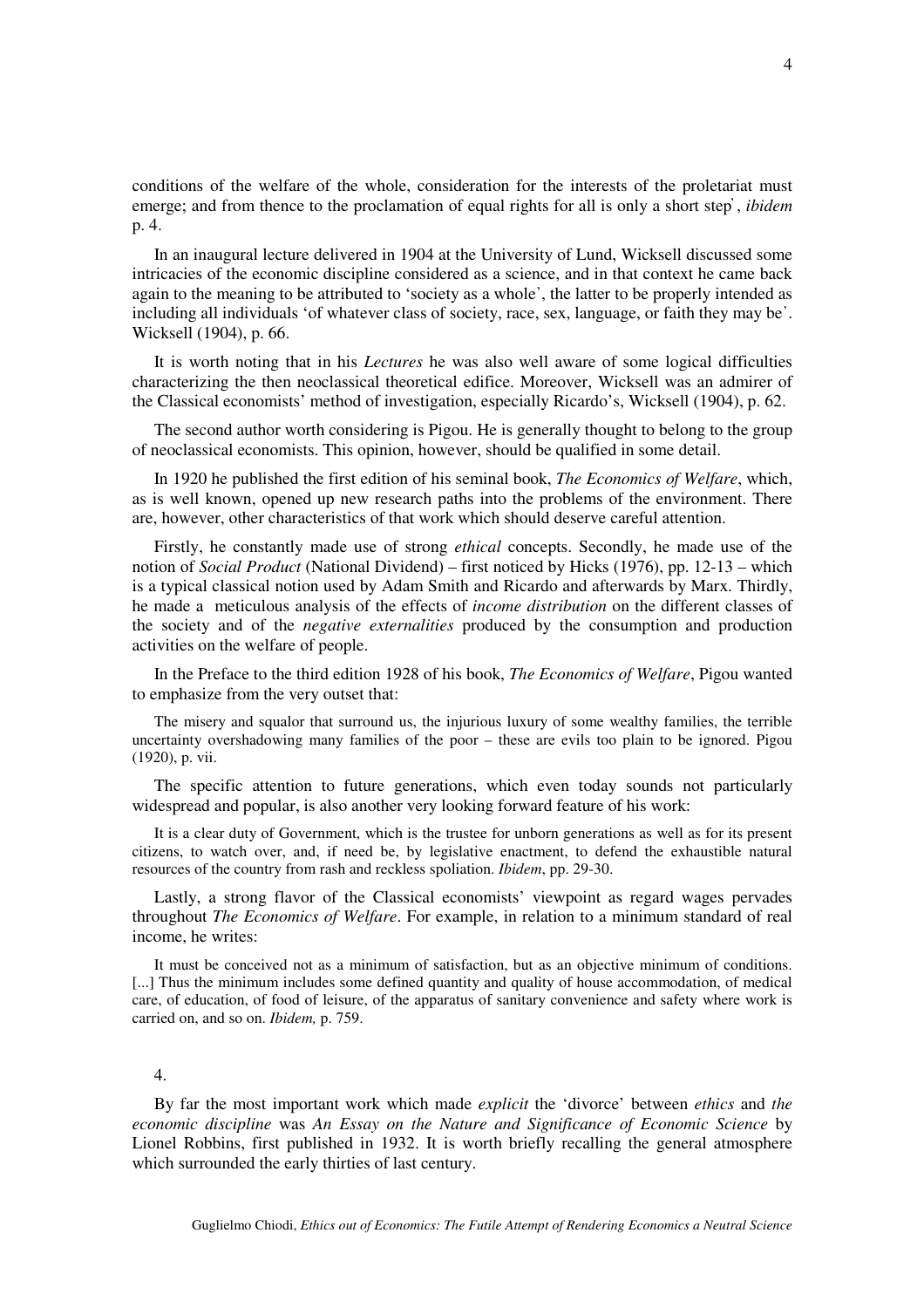As far as the economic discipline is concerned, it should be noted that the economics of Alfred Marshall (1890) was at that time loosing much of its initial force, especially in the stronghold of Cambridge, soon after some vital parts of its theoretical construction have been put under severe and irremediable criticism by the young Piero Sraffa a few years before – Sraffa (1925) and Sraffa (1926). It should be noted – in contrast with the title of Walras' book – that Marshall already uses the word 'economics' instead of 'political economy'.

Parallel to the fading away of Marshall's *partial* equilibrium analysis, there was an increasing concerned in favour of Walras' *general* equilibrium analysis, after the publication in 1923 of Gustav Cassel's *The Theory of Social Economy* (the first English edition was published in 1932), with its characteristic Walrasian structure, and the publication of a paper by Neisser (1932), who pointed out some analytical infelicities of the Walrasian original system.

From a purely historical point of view, it should be pointed out that in the early thirties of last century, the turmoil engendered by 1929 Great Crash was still in operation, whereas, at the same time, the central planned economy of the U.S.S.R. seemed to represent a real alternative to Western countries capitalism.

Robbins' book is essentially devoted to lay down with the utmost precision and clarity the *essential coordinates* which the economists should take into account in their investigations, as well as the *boundaries* of their field of enquire, within which they should strictly operate.

The word 'science' is central in the well known definition he gave of Economics and, in a highly compact and essential way, it summarizes the basic ingredients characterizing it:

Economics is the science which studies human behaviour as a relationship between ends and scarce means which have alternative uses. Robbins (1932), p. 16.

The above definition contains the three key-concepts of 'ends', 'means' and 'scarcity', destined to be, as they have been, the three pillars of what could otherwise be called the 'constitution' of neoclassical economics, and therefore the characterizing features of the dominant economic paradigm.

As will be argued in what follows, in fact, those key-concepts, which pervade and run throughout Robbins' essay, do enter *structurally* in characterizing *every* theory and *every* model of what, already at the time of Robbins, one can safely assert to be the orthodox economic thought.

It should be noted from the very outset that Robbins' essay never *explicitly* emphasized the maximizing behaviour of the agents. Most of the book, instead, is devoted to make as clear as possible that "Economics is entirely *neutral* between ends." Robbins (1932), p. 24, italics added. And *this*, as will be shown in the sequel, does constitute another fundamental feature of Robbins' essay.

As a consequence, he sharply distinguished Economics (defined as he did) from Ethics and Esthetics:

Economics, then, is *in no way* to be conceived, as we may conceive Ethics or Esthetics, as being concerned with ends as such. *Ibidem*, p. 32, italics added.

Towards the end of his book and in different places, he emphasized once again the neat distinction between the two disciplines:

Economics deals with ascertainable facts; ethics with valuations and obligations. *The two fields of enquiry are not on the same plane of discourse*. *Ibidem*, p. 148, italics added.

[...]it is worth while delimiting the neutral area of science from the more disputable area of moral and political philosophy.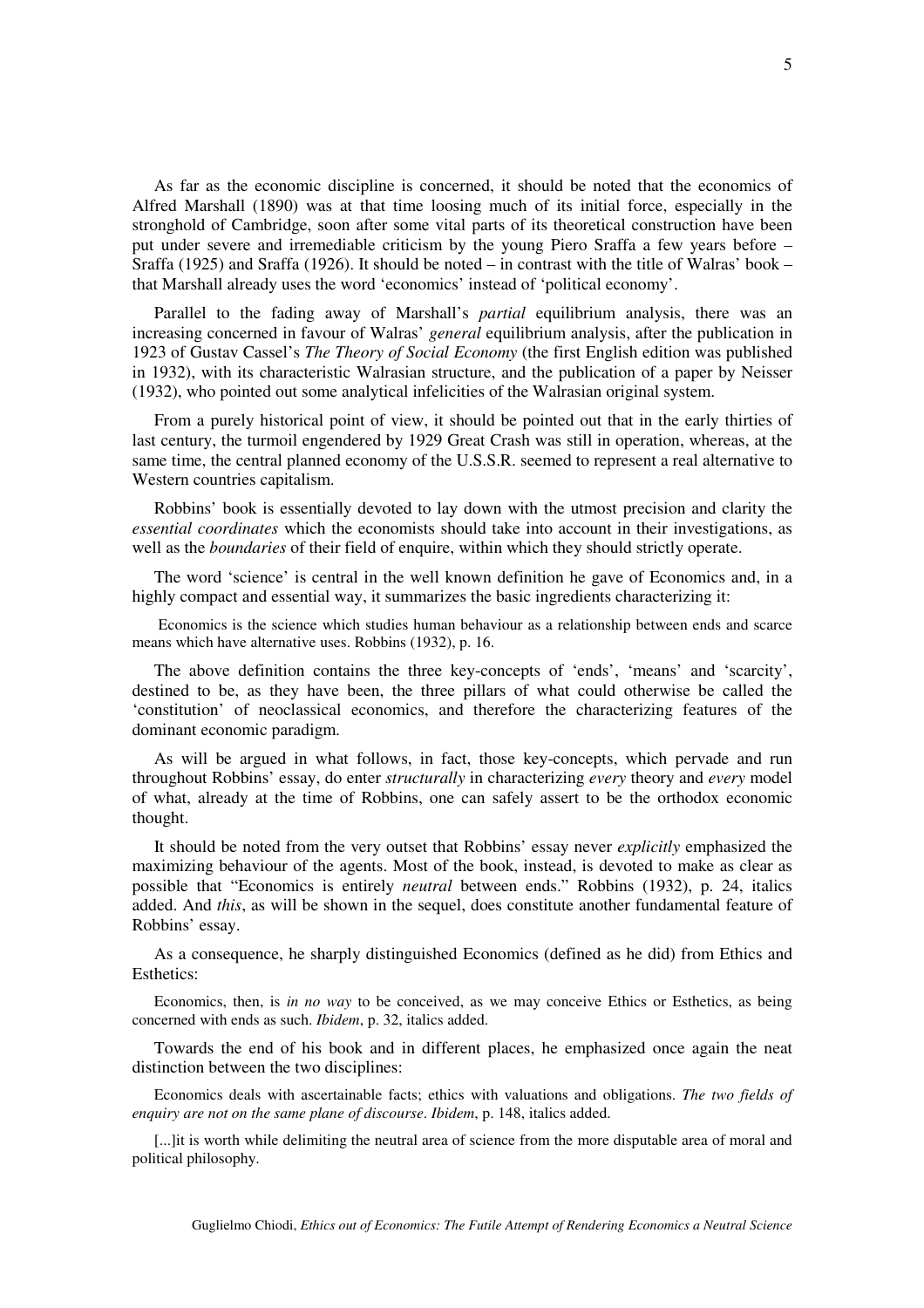But what, then, is the significance of Economic Science? We have seen that it provides, within its own structure of generalizations, no norms which are binding in practice. It is incapable of deciding as between the desirability of different ends. It is fundamentally distinct from Ethics. *Ibidem*, pp.151-152.

In that connection, he was also very careful in attributing to the concept of *rational action* the appropriate meaning consistent with the characteristic of *neutrality* he had given to Economics:

Now in so far as the idea of rational action involves the idea of *ethically appropriate* action, and it certainly is sometimes used in this sense in everyday discussion, it may be said at once [...] that no such assumption enter into economic analysis. Robbins (1932), p. 91.

He then specifies immediately afterwards:

But in so far as the term rational is taken to mean merely "consistent", then it is true that an assumption of this sort does enter into certain analytical constructions. *Ibidem*.

Robbins' project, however, would not have been accomplished without having completely cut off any possible connections with the Classical economists' paradigm – and it would be instructive to investigate the reason of this, as will be done afterwards in the paper.

In the following passage, Robbins has clearly in mind Adam Smith's and Ricardo's approaches, which he rejects outright in favour of the alternative general equilibrium approach:

We no longer enquire concerning the causes determining variations of production and distribution, We enquire rather concerning the conditions of equilibrium of various economic "quantities", given certain initial data, and we enquire concerning the effects of variations of these data. Instead of dividing our central body of analysis into a theory of production and a theory of distribution, we have a theory of equilibrium, a theory of comparative statics and a theory of dynamic change. Instead of regarding the economic system as a gigantic machine for turning out an aggregate product and proceeding to enquire what causes makes this product greater or less, and in what proportions this product is divided, we regard it as a series of interdependent but conceptually discrete relationships between men and economic goods; [...] *Ibidem*, pp. 67-68.

Thus, Robbins' perspective drastically reduces, in the end, the content of the economic discipline to an engineering sub-sector, whose 'core', made up by the three pillars referred to above, has been generally immune from the several critical attacks made in the course of last century and up to date, which have instead been mainly directed to aspects of the neoclassical paradigm other than those of the 'core'.

Robbins' seminal essay can thus be seen as *the* watershed marking the transition from the infancy of neoclassical economic thought to the mature, still alive and dominant today, orthodox economic thought.

#### 5.

The crucial importance attributed here to Robbins' essay invites therefore to go far more deeply in its content and thus to explore its ultimate message in some further detail.

A central statement made by Robbins regards the independence of the *means* from the *ends*, and the absolute non-competence of the economic science on the latter. This is the direct consequence of the fact that *ends* imply *values*, and that *values* belong to moral sciences other than economics. It might also be added – in accordance with Robbins' reasoning – that values are out of economics simply because they cannot be dealt with through the kind of rationality which the economic science refers to. Neither calculation nor any test of mathematical coherence, in fact, can ever be made of them. As Robbins put it, "Value is a relation, not a measurement". Robbins (1932), p. 56.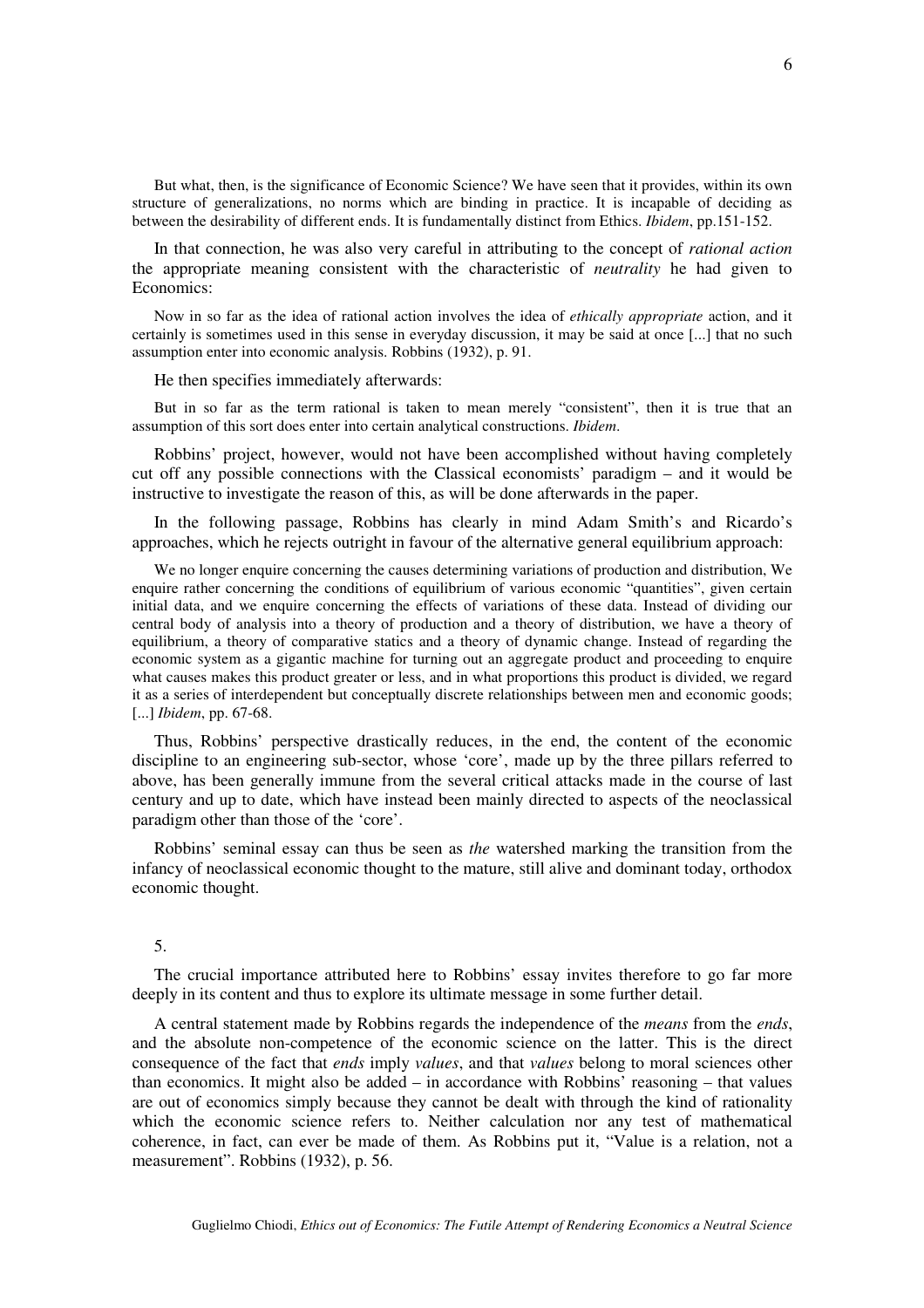As a consequence, the way in which Robbins treats the relation between *ends* and *means* makes the economist looks like an engineering or a manager, whose essential functions rest on assessing processes in the best possible way, *i.e.* by using the available 'scarce' means (be a technique, an organization or an investment, for example) in the most appropriate way in order to ultimately obtain the *best* possible result. In all these circumstances *ends* are *given*, whereas the work is done on the *means*, which, being treatable in a quantitative way, a rational calculative action can always be performed on them without any relevant disagreement.

An alternative way of looking at the effects produced by putting *ends* out of the concern of economics is that of viewing the agent, who performs the rational action, as a subject completely detached from the *historical context* in which he is acting; in other words, as an isolated *individual* who has acquired his own *autonomy*, *viz*., his own *independence of any prior ethical commitment whatsoever*. But how would it be possible to conceive any human being having thoughts not influenced by the historical context in which he lives?

At this juncture, a crucial question can be put, that is, whether *that* separation of the agent from his own historical context can legitimately be made. The *raison d'être* which lies beneath that question is that it seems impossible to *conceive* 'ends' *independently* of 'means', or, to put it other way, to separate *facts* from *values* – Quine (1953), MacIntyre (1985). The activity of designing, searching, organizing the means is strictly connected to the ends to pursue, for that very activity is but an expression of the *way of life* the society has chosen.

Robbins, however, deliberately chooses to neatly separate *ends* from *means*, and since the latter only are considered *ethically neutral*, it turns out to be the most appropriate field on which economics can legitimately operate.

The task of the economists, being circumscribed to the field of 'scarce means' only, boils down in searching the most *efficient* way to obtain the result. Since Robbins has declared economics *a neutral science*, and thus characterized by supposed universal 'regularities' very much similar to the universal law-like generalizations typical of the natural sciences, the paradigm so structured gives the economists the power of producing *predictions*, coupled with the corresponding *authority* in prescribing the most appropriate policies to pursue.

The essential content of Robbins' essay thus makes it utmost clear and greatly enlarges Walras' initial statement quoted at the very beginning of this paper. That statement does contain, in fact, the true 'hard core' of the Walrasian research program, destined, as it was, to be 'core' of the orthodox economic thought over the years to come.

#### 6.

Not later than 1929, Gunnar Myrdal, in the *Preface* to the Swedish edition of his book *The Political Element in the Development of Economic Theory*, could still write convincingly that:

Every economist is painfully aware that there exists widespread doubt about the supposed 'scientific' character of economics. The distrust is, indeed, well founded. Myrdal (1929), p.xiii.

The content of his work is mainly concerned with the fact that the political attitude of individual or groups of individual are intimately connected with economic theory. Also, political evaluations cannot be reduced, by their own nature, to some form of logical system.

The fifties of last century saw the appearance of extremely important works, especially in connection with the topic dealt with in the present paper.

In 1951 was published the first volume of Ricardo's *Principles of Political Economy* with an *Introduction* by Sraffa. That *Introduction* can be considered the stepping stone of the Classical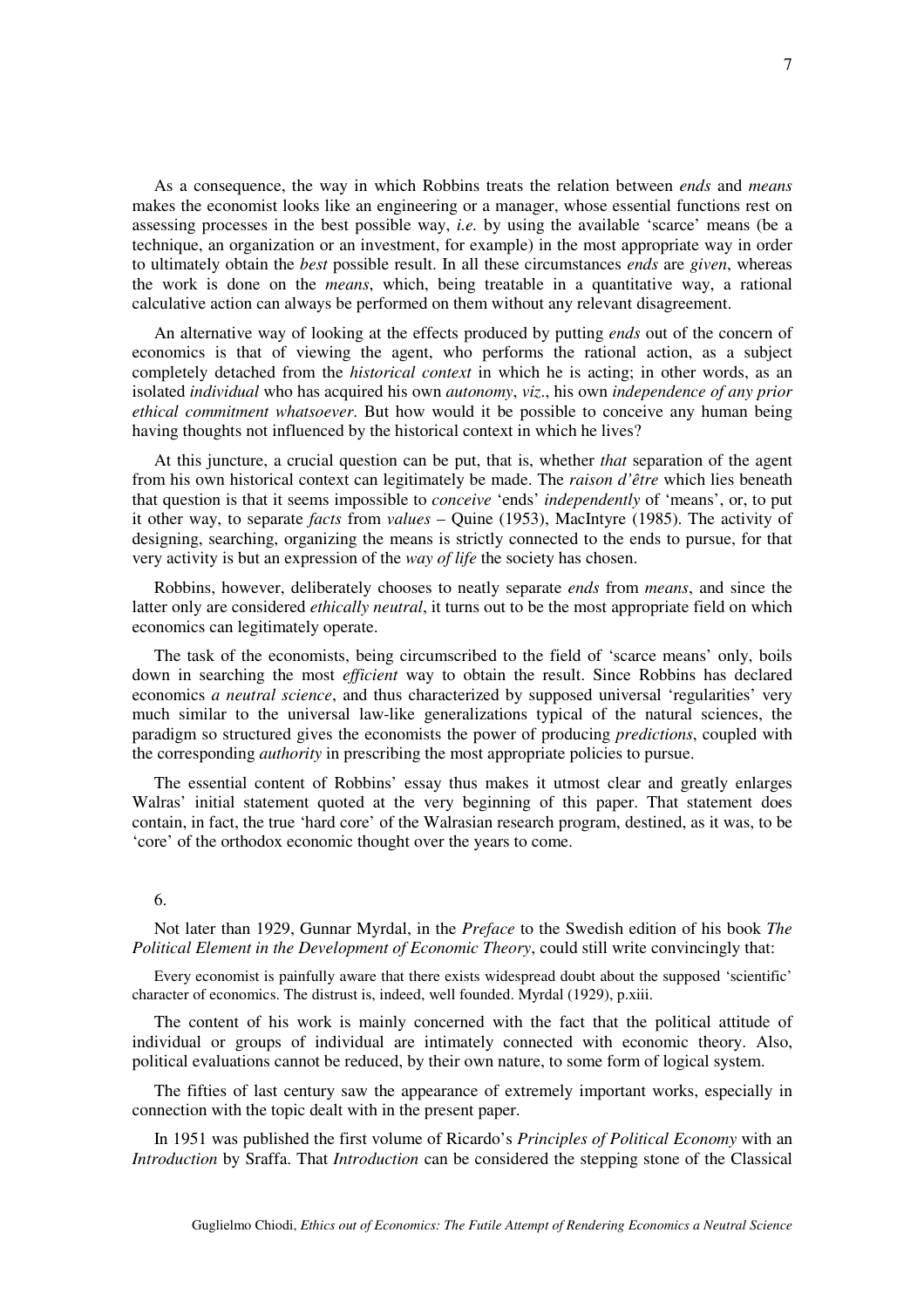economists' revival, which a few years later was accomplished by Sraffa's 1960 seminal work *Production of Commodities by Means of Commodities* (*PCMC*).

In that same year, Arrow (1951) published his essay on the 'Impossibility Theorem', from which a severe limitation of the orthodox economic theory can easily be derived. Recourse to value-judgments seems almost a natural necessity, not least for making Welfare economics less poor and therefore more realistic – Suzumura (2002), Sen (1974) and Sen (1987).

The book by van Graaff (1957) should be considered one of the most refined work on theoretical welfare economics. He brought about with extreme lucidity many of the limitations which welfare economics was suffering, mainly due to the straightjacket of the Paretian philosophy. He strongly supported ethical considerations to be structurally inserted within the theoretical framework of Welfare economics.

In 1959 Hicks published one of the most amazing critical attack to the still dominant view of considering economics an *a-ethical*, *a-moral* 'science'. He writes:

It is impossible to make 'economic' proposals that do not have 'non-economic' aspects, as the Welfarist would call them; when the economist makes a recommendation, he is responsible for it in the round; all aspects of that recommendation, whether he chooses to label them economic or not, are his concern. Hicks (1959), p. 137.

The entire Hicksian paper is concerned in stressing the impossibility for the economic discipline of getting rid of value-judgments, and, in another paper published a few years later, he explicitly pointed out the *non*-scientific character of economics, which he 'downgraded' to simply a social discipline. Hicks (1983).

Unfortunately, both Hicks' papers passed almost unnoticed, especially the 1957 paper, whose title in the 1981 version was not surprisingly *A Manifesto* - Suzumura (2019).

#### 7.

It should lastly be noted another important aspect of Robbins' essay: his critique of the method and concepts employed by the Classical economists, which is extremely important to investigate more deeply.

The Classical economists had at the centre of their investigation the notion of *Social Product*, an aggregate figure. Also they viewed production and distribution as belonging to two different fields of enquire, because they supposed both of them governed by two separate sets of forces. In particular, they did not think the market was playing any relevant rôle whatsoever in that respect and, as far as distribution is concerned, they did instead believe that historical elements (be they of social, political or religious feature) had a fundamental rôle to play. The notion of Social Product turns out to be essential, in this respect, for it represents the object on which rival classes of the society are disputing the shares of the Social Product. It is no surprise that Pigou called it *Social Dividend*.

 It is exactly *that* classical approach that Robbins wanted very much to reject, because he rightly thought that it represented the only real *alternative paradigm* to the neoclassical one. It was in fact precisely the Classical economists' approach which ultimately prompted *Ethics* to systematically enter the field of the economic discipline.

From this point of view, it is perhaps worth considering Sraffa's *PCMC*, whose structure is shaped along the lines of the Classical economists' approach. It was explicitly intended as a prelude to a critique of economic theory.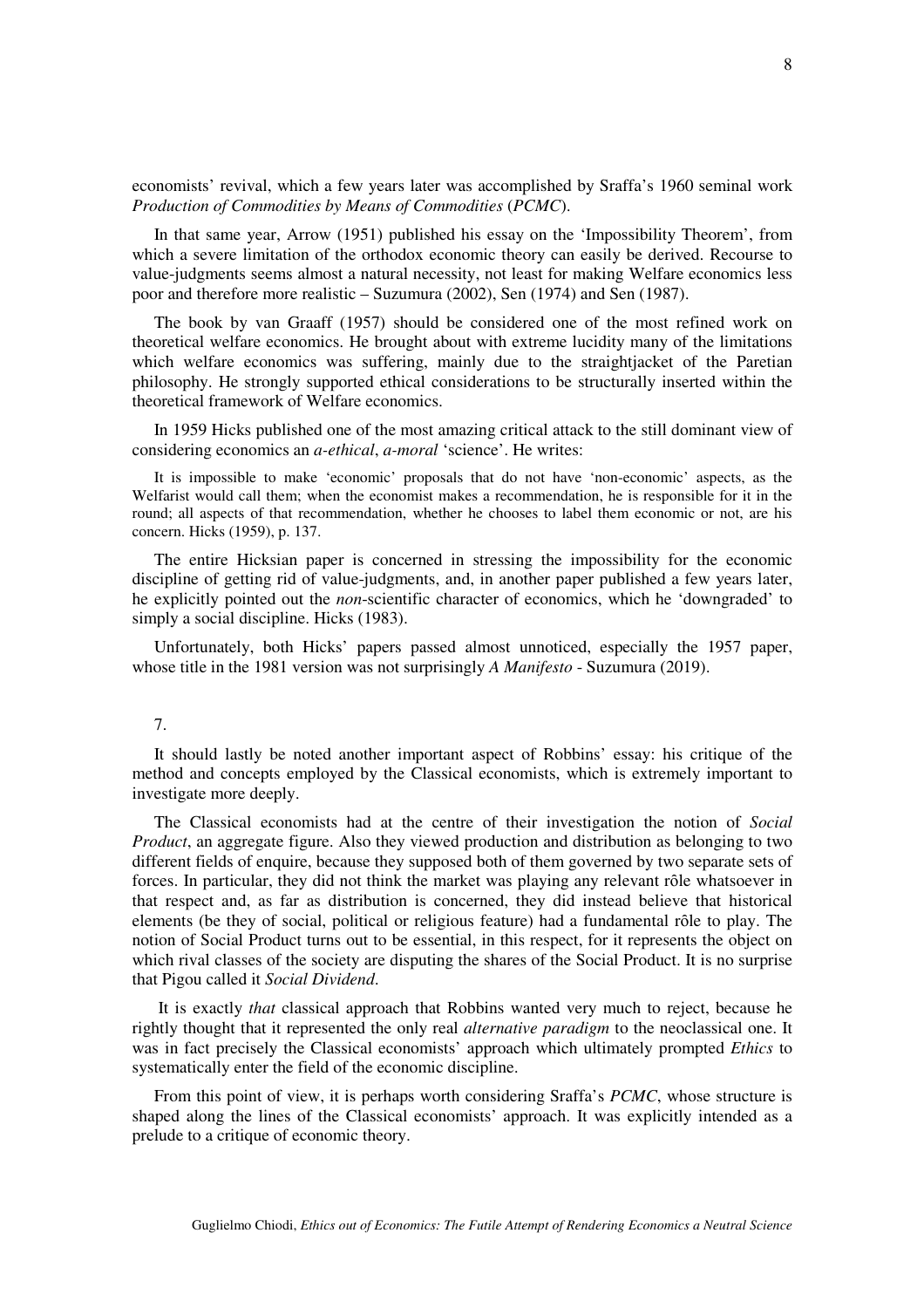In that work, the elements which ultimately determine the *quantities* of the commodities appearing in the analytical framework are of altogether different nature from those determining the *prices* of the commodities. What is more, in order to know the prices, it is absolutely necessary to know *beforehand* the quantities. Among the latter – in the same fashion as in the Classical economists' analysis – the commodities which serve as sustenance for the workers and their families must find their place. These quantities must be fixed *before* the corresponding prices be known and *before* the production processes get started. In other words, the market has no say in fixing the quantities and the composition of workers' subsistence *and* they are fixed independently of any result whatsoever of the production processes.

All this is in plain contrast with the orthodox economic paradigm, in which both quantities and prices, in a competitive market, are instead *simultaneously* determined by market forces. As a result, their respective magnitudes are just but the outcome of a mere comparison among *excesses* of quantities of commodities demanded and supplied, *devoid of any possible valuejudgment*.

The other crucial point, very much worth noting in the comparison between the Walrasian framework (which represents here the prototype of the orthodox economic thought) and the Sraffian one (which represents instead the alternative paradigm), comes to light with clear evidence as soon as the *rôle* performed by the price system in both systems is taken into account.

The rôle played by the price system in the Walrasian framework is to eliminate through mutual exchanges any and every possible divergence between quantity demanded and quantity supplied, which, it should be noted, is an outcome altogether *alien* to each and every individual. For example, the labourer should be forced to accept the 'equilibrium' wage determined by the market whatever it is, even if it were far lower than the level of subsistence.

By contrast, in the Sraffian framework the subsistence of the workers must be previously known, commodity by commodity, and inserted into the analytical framework, and the market, in this respect, obviously plays no rôle at all. The ultimate *end* to pursue by the economy, in fact, is that of assuring at least *the life of the people to continue*, and therefore the viability of the production system must be guaranteed, in order to make the pursuing of that end *effective*. As a result, ends and means appear *not* separated within the Sraffian framework.

It should also be noted another aspect of Sraffa's work in contrast with the orthodox economic thought, *viz.* the neat separation of production from distribution. Once again, this separation replicates the same approach of the Classical economists, except for the further fact that in Sraffa one finds also the notion of a *surplus wage*. If the economy produces a *surplus* (a set of commodities over and above subsistence and the necessary means of production), the determination of the income shares requires that the price system be known, and therefore – as Sraffa analytically shows – it is necessary to fix a distributive variable (preferably the rate of profits) *outside* the system of production. This means, put it other way, that social and political elements, which quite obviously spring out of the historical context considered, turn out to be crucial in determining distribution and, as a consequence, *moral and ethical elements inevitably come in*.

It is a pity that, in the effort of continuing the critique of economic theory along the lines suggested by *PCMC*, the attacks have been mainly directed towards some logical inconsistencies of the orthodox economic theory, without going instead straight to, and deeply into, its 'core'.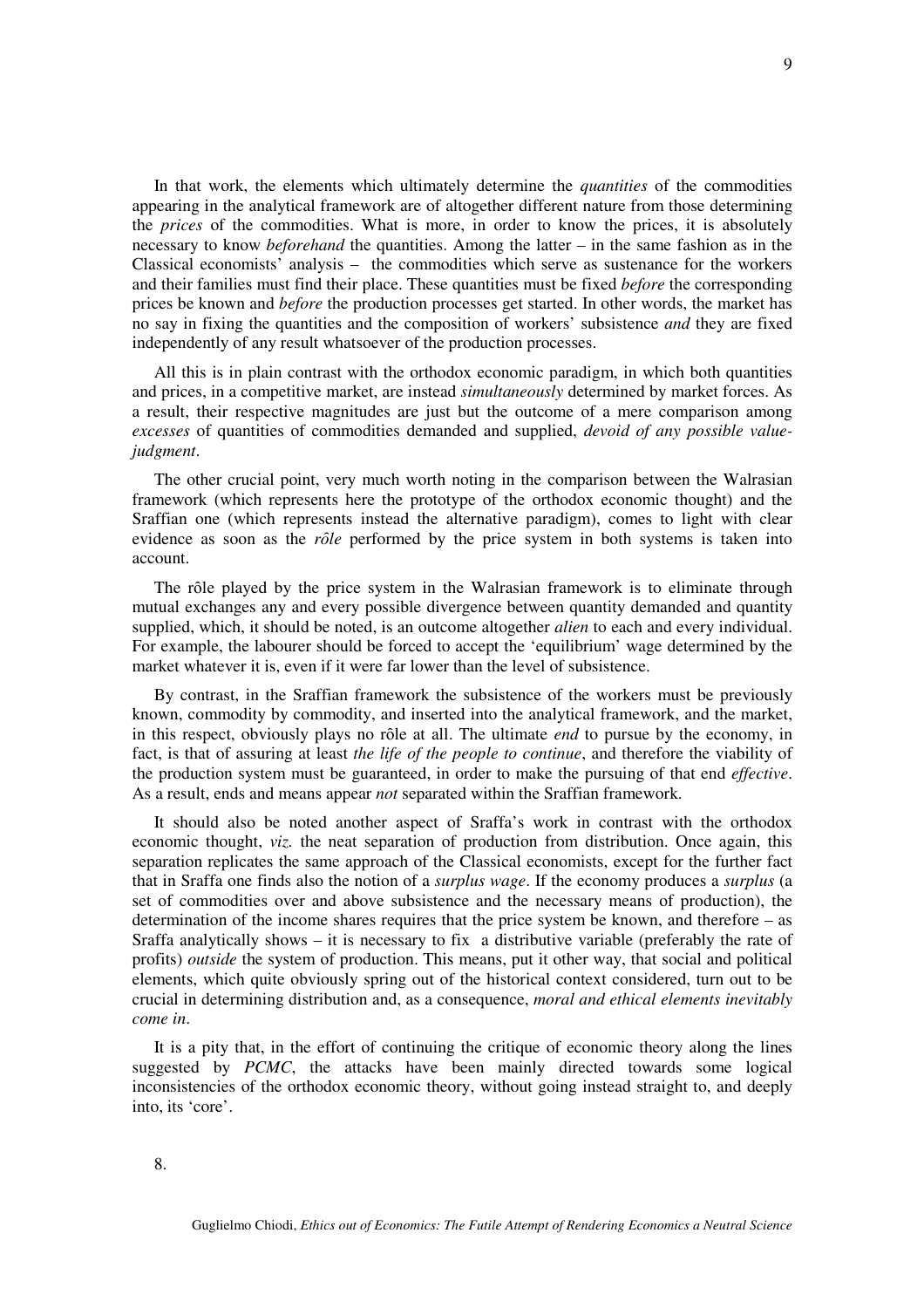It should finally be emphasized that the huge effort made in putting Ethics out of Economics can ultimately be considered a futile attempt of rendering Economics a neutral science, because that task – as the present paper has tried to make it evident – revealed itself *theoretically* untenable.

It should also be emphasized, however, that the attempts of excluding value-judgments from the realm of the economic discipline *practically* succeeded in inducing most people in believing in its genuine 'scientific' character.

A test of this can be found in the increasing sophisticate formal structure given to economic models over the years, but also in the increasing use of econometric methods and models, not to mention the highly fashionable case-studies of experimental economics.

A serious enquire would then be needed not so much on *why* the orthodox economic thought has been hardly vulnerable so far, notwithstanding the many critiques, rather on *how* it succeeded in overcoming the difficulties and becoming as dominant as ever.

One of the answers can perhaps be found in the very circumstance that the economic discipline is closely related to political power. It is thus for *this* reason that economics *must* appear a *neutral* science, for making the governance and control of the society far easier and apparently painless.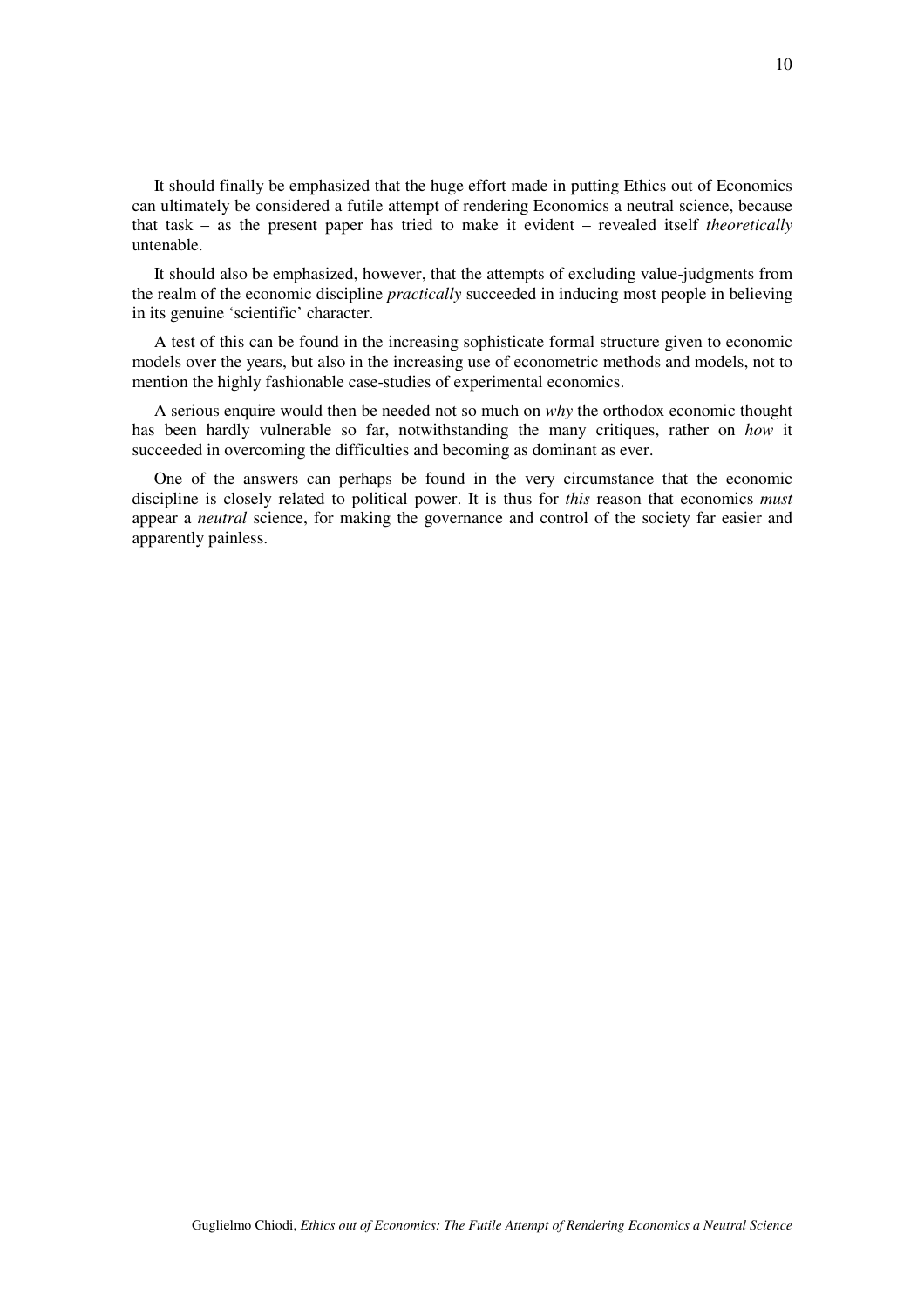## *References*

- Cassel, G. (1923), *The theory of social economy*, Ernest Benn Limited, London, 1932.
- Chiodi, G. (2017), "О некоторых «криминогенных» чертах экономической теории", in *Вопросы политической экономии, n.1*, pp. 67-78, 2017.(On Some 'Criminogenic' Features of Economic Theory", *Problems of Political Economy*, (in Russian).
- Chiodi, G. (2018), "Interpreting Global Land and Water Grabbing Through Two Rival Economic Paradigms", *Academicus International Scientific Journal*, July, 2018, pp. 42-52.
- Hicks, J.R. (1959), "Manifesto on Welfarism", *Essays in World Economics*, Clarendon Press, Oxford, reprinted with modifications as "A Manifesto" in Hicks (1981), pp. 135-41.
- Hicks, J.R. (1976), "'Revolutions' in Economics", Latsis, S. (ed.) (1976), *Method and Appraisal in Economics*, Cambridge University Press, Cambridge, reprinted in Hicks, J. R. (1983a), pp. 3-16.
- Hicks, J.R. (1981), *Wealth and Welfare*, *Collected Essays on Economic Theory*, vol. I, Basil Blackwell, Oxford.
- Hicks, J. R. (1983a), *Classics and Moderns*, Basil Blackwell, Oxford.
- Hicks, J.R. (1983b), "A Discipline not a Science", in Hicks, J. R. (1983), *Classics and Moderns*, Basil Blackwell, Oxford, pp. 365-75.
- Jevons, W. S. (1871), *The Theory of Political Economy*, London and New York, Macmillan.
- MacIntyre, A., (1981), *After Virtue*, Duckworth, London, 2<sup>nd</sup> ed. 1985.
- Marshall, A. (1890), *Principles of Economics*, Macmillan, London and Basingstoke. (8^ ed. 1920.)
- Marx, K. (1867, 1974), *Capital*, Volume I, Lawrence & Wishart, London, 1974.
- Menger, C. (1871), *Grundsätze der Volkswirtschaftslehre*, Zweite Auflage mit einem Geleitwort von Richard Schüller aus dem Nachlass herausgegeben von Karl Menger, Vienna and Leipzig, 1923.
- Myrdal G. (1929), *The Political Element in the Development of Economic Theory*, Routledge & Kegan Paul Ltd, London, 1953.
- Neisser, H. (1932) "Lohnhöhe und Beschäftigungsgrad im Marktgleichgewicht", *Weltwirtsch. Arch.*, vol. 36, pp. 413-55.
- Pigou, A. C. (1932), *The Economics of Welfare*, Macmillan & Co Ltd, St Martin's Press, New York, 1960.
- Quine, W. V. (1953), "Two Dogmas of Empiricism", in Quine, W. V., *From a Logical Point of View*, pp. 20-46, Cambridge, MA, Harvard University Press.
- Robbins, L. (1932), *An Essay on the Nature and Significance of Economic Science*, Macmillan and Co., Ltd, London,  $2<sup>nd</sup>$  ed. 1935.